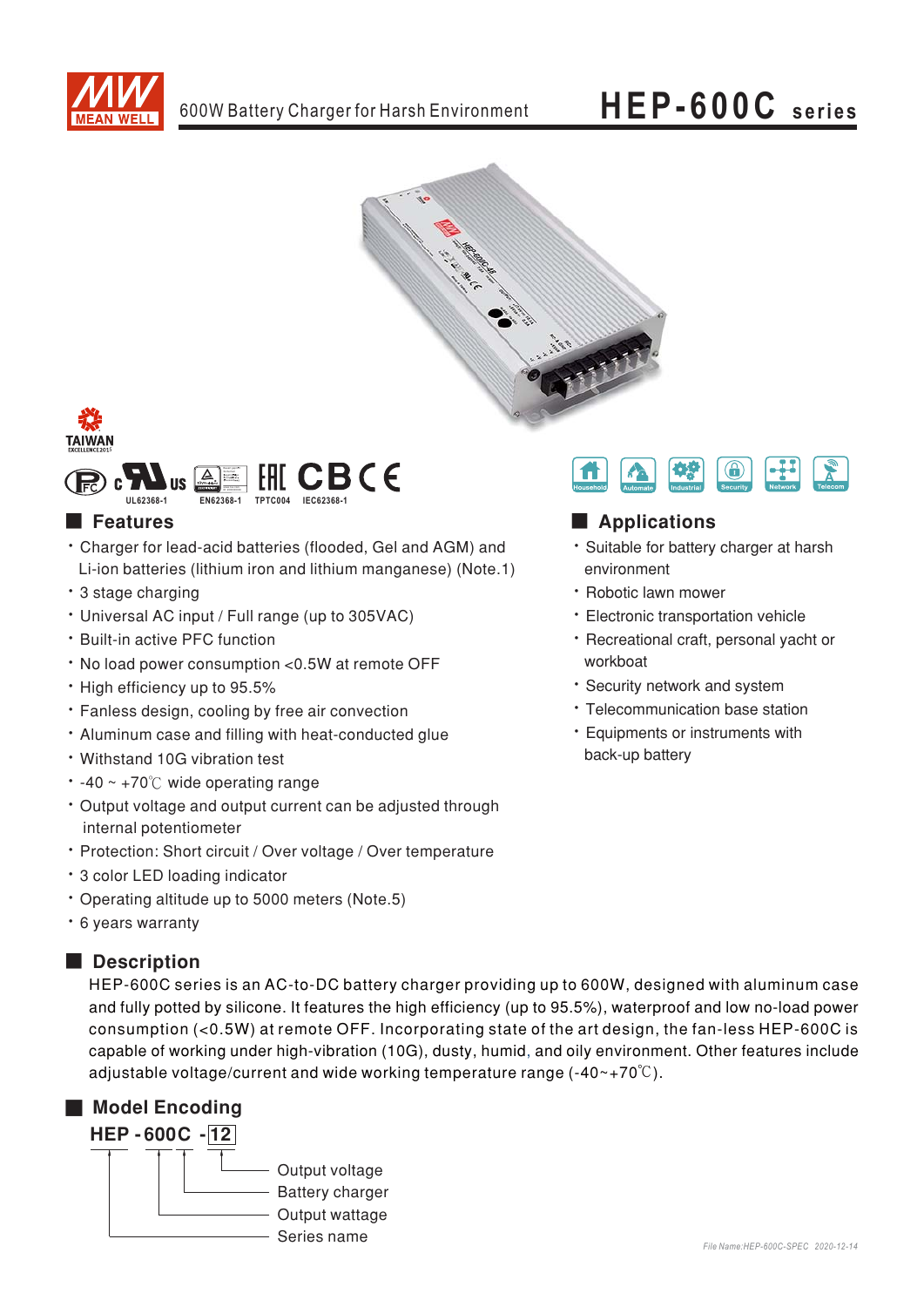

### **SPECIFICATION**

| <b>MODEL</b>           |                                                                                                                                                                                                                                                                                                                                                                                                                                                                        | HEP-600C-12                                                                                                                                                                                                                                                                                                    | HEP-600C-24    | <b>HEP-600C-48</b> |
|------------------------|------------------------------------------------------------------------------------------------------------------------------------------------------------------------------------------------------------------------------------------------------------------------------------------------------------------------------------------------------------------------------------------------------------------------------------------------------------------------|----------------------------------------------------------------------------------------------------------------------------------------------------------------------------------------------------------------------------------------------------------------------------------------------------------------|----------------|--------------------|
| <b>OUTPUT</b>          | <b>BOOST CHARGE VOLTAGE Vboost   14.4V</b>                                                                                                                                                                                                                                                                                                                                                                                                                             |                                                                                                                                                                                                                                                                                                                | 28.8V          | 57.6V              |
|                        | FLOAT CHARGE VOLTAGE Vfloat   13.6V                                                                                                                                                                                                                                                                                                                                                                                                                                    |                                                                                                                                                                                                                                                                                                                | 27.2V          | 54.4V              |
|                        | <b>VOLTAGE ADJ. RANGE</b>                                                                                                                                                                                                                                                                                                                                                                                                                                              | $11.5 - 15.1V$                                                                                                                                                                                                                                                                                                 | $23 - 30.2V$   | $46.1 - 60.5V$     |
|                        | <b>CURRENT ADJ. RANGE</b>                                                                                                                                                                                                                                                                                                                                                                                                                                              | $17.5 - 35A$                                                                                                                                                                                                                                                                                                   | $10.5 - 21A$   | $5.2 - 10.5A$      |
|                        | <b>RECOMMENDED BATTERY</b>                                                                                                                                                                                                                                                                                                                                                                                                                                             | $135 - 400AH$                                                                                                                                                                                                                                                                                                  | $70 - 210AH$   | $35 - 105AH$       |
|                        | <b>CAPACITY(AMP HOURS)(Note 3)</b>                                                                                                                                                                                                                                                                                                                                                                                                                                     |                                                                                                                                                                                                                                                                                                                |                |                    |
|                        | <b>BATTERY TYPE</b>                                                                                                                                                                                                                                                                                                                                                                                                                                                    | Open & Sealed Lead Acid                                                                                                                                                                                                                                                                                        |                |                    |
|                        | <b>OUTPUT CURRENT</b>                                                                                                                                                                                                                                                                                                                                                                                                                                                  | 35A                                                                                                                                                                                                                                                                                                            | 21A            | 10.5A              |
| <b>INPUT</b>           | <b>VOLTAGE RANGE</b>                                                                                                                                                                                                                                                                                                                                                                                                                                                   | 85~264VAC(277VAC operational)<br>120~370VDC(390VDC operational)                                                                                                                                                                                                                                                |                |                    |
|                        | <b>FREQUENCY RANGE</b>                                                                                                                                                                                                                                                                                                                                                                                                                                                 | $47 - 63$ Hz                                                                                                                                                                                                                                                                                                   |                |                    |
|                        | <b>POWER FACTOR (Typ.)</b>                                                                                                                                                                                                                                                                                                                                                                                                                                             | PF>0.98/115VAC, PF>0.95/230VAC, PF>0.93/277VAC at full load                                                                                                                                                                                                                                                    |                |                    |
|                        | <b>EFFICIENCY (Typ.)</b>                                                                                                                                                                                                                                                                                                                                                                                                                                               | 93.5%                                                                                                                                                                                                                                                                                                          | 94.5%          | 95.5%              |
|                        | <b>AC CURRENT (Typ.)</b>                                                                                                                                                                                                                                                                                                                                                                                                                                               | 3.3A/230VAC<br>7A/115VAC<br>2.9A/277VAC                                                                                                                                                                                                                                                                        |                |                    |
|                        | <b>INRUSH CURRENT (Typ.)</b>                                                                                                                                                                                                                                                                                                                                                                                                                                           | COLD START 70A(twidth=1010µs measured at 50% Ipeak) at 230VAC                                                                                                                                                                                                                                                  |                |                    |
|                        | <b>LEAKAGE CURRENT</b>                                                                                                                                                                                                                                                                                                                                                                                                                                                 | <0.75mA/277VAC                                                                                                                                                                                                                                                                                                 |                |                    |
| <b>PROTECTION</b>      | <b>OVER VOLTAGE</b>                                                                                                                                                                                                                                                                                                                                                                                                                                                    | $16.5 - 20.5V$                                                                                                                                                                                                                                                                                                 | $32.5 - 36.5V$ | $68 - 73V$         |
|                        |                                                                                                                                                                                                                                                                                                                                                                                                                                                                        | Protection type: Shut down o/p voltage, re-power on to recover                                                                                                                                                                                                                                                 |                |                    |
|                        | Shut down o/p voltage, re-power on to recover<br><b>OVER TEMPERATURE</b>                                                                                                                                                                                                                                                                                                                                                                                               |                                                                                                                                                                                                                                                                                                                |                |                    |
| <b>FUNCTION</b>        | <b>REMOTE ON/OFF CONTROL</b>                                                                                                                                                                                                                                                                                                                                                                                                                                           | Power on : "Hi" > 2 ~ 5V or Open circuit Power off : "Low" < 0 ~ 0.5V or Short circuit                                                                                                                                                                                                                         |                |                    |
|                        | <b>5V STANDBY</b>                                                                                                                                                                                                                                                                                                                                                                                                                                                      | $5Vs_B: 5V@0.5A$ ; tolerance $\pm 5%$ , ripple : 100mVp-p(max.)                                                                                                                                                                                                                                                |                |                    |
| <b>ENVIRONMENT</b>     | <b>WORKING TEMP.</b>                                                                                                                                                                                                                                                                                                                                                                                                                                                   | $-40 \sim +70^{\circ}$ (Refer to "Derating Curve")                                                                                                                                                                                                                                                             |                |                    |
|                        | <b>WORKING HUMIDITY</b>                                                                                                                                                                                                                                                                                                                                                                                                                                                | $20 \sim 95\%$ RH non-condensing                                                                                                                                                                                                                                                                               |                |                    |
|                        | <b>STORAGE TEMP., HUMIDITY</b>                                                                                                                                                                                                                                                                                                                                                                                                                                         | $-40$ ~ +85°C, 10 ~ 95% RH non-condensing                                                                                                                                                                                                                                                                      |                |                    |
|                        | <b>TEMP. COEFFICIENT</b>                                                                                                                                                                                                                                                                                                                                                                                                                                               | $\pm$ 0.05%/°C (0 ~ 60°C)                                                                                                                                                                                                                                                                                      |                |                    |
|                        | <b>VIBRATION</b>                                                                                                                                                                                                                                                                                                                                                                                                                                                       | 20 ~ 500Hz, 10G 10min./1cycle, 72min. each along X, Y, Z axes                                                                                                                                                                                                                                                  |                |                    |
|                        | <b>SAFETY STANDARDS</b>                                                                                                                                                                                                                                                                                                                                                                                                                                                | UL62368-1, TUV EN62368-1, EAC TP TC 004 approved                                                                                                                                                                                                                                                               |                |                    |
| <b>SAFETY &amp;</b>    | <b>WITHSTAND VOLTAGE</b>                                                                                                                                                                                                                                                                                                                                                                                                                                               | I/P-O/P:3.75KVAC I/P-FG:2KVAC O/P-FG:1.5KVAC                                                                                                                                                                                                                                                                   |                |                    |
| <b>EMC</b><br>(Note.4) | <b>ISOLATION RESISTANCE</b>                                                                                                                                                                                                                                                                                                                                                                                                                                            | I/P-O/P, I/P-FG, O/P-FG:100M Ohms / 500VDC / 25 °C/ 70% RH                                                                                                                                                                                                                                                     |                |                    |
|                        | <b>EMC EMISSION</b>                                                                                                                                                                                                                                                                                                                                                                                                                                                    | Compliance to EN55032 (CISPR32), radiation class A, conduction class B, EN61000-3-2,-3, EAC TP TC 020                                                                                                                                                                                                          |                |                    |
|                        | <b>EMC IMMUNITY</b>                                                                                                                                                                                                                                                                                                                                                                                                                                                    | Compliance to EN61000-4-2,3,4,5,6,8,11, EN55024, light industry level, EAC TP TC 020                                                                                                                                                                                                                           |                |                    |
| <b>OTHERS</b>          | <b>MTBF</b>                                                                                                                                                                                                                                                                                                                                                                                                                                                            | 73.1K hrs min. MIL-HDBK-217F $(25^{\circ}C)$                                                                                                                                                                                                                                                                   |                |                    |
|                        | <b>DIMENSION</b>                                                                                                                                                                                                                                                                                                                                                                                                                                                       | 280*144*48.5mm (L*W*H)                                                                                                                                                                                                                                                                                         |                |                    |
|                        | <b>PACKING</b>                                                                                                                                                                                                                                                                                                                                                                                                                                                         | 3.9Kg; 4pcs/16Kg/0.9CUFT                                                                                                                                                                                                                                                                                       |                |                    |
| <b>NOTE</b>            |                                                                                                                                                                                                                                                                                                                                                                                                                                                                        | 1. Modification for charger specification may be required for different battery specification. Please contact battery vendor and MEAN WELL for details.                                                                                                                                                        |                |                    |
|                        |                                                                                                                                                                                                                                                                                                                                                                                                                                                                        | 2. All parameters NOT specially mentioned are measured at 230VAC input, rated load and $25^{\circ}$ of ambient temperature.                                                                                                                                                                                    |                |                    |
|                        |                                                                                                                                                                                                                                                                                                                                                                                                                                                                        | 3. This is Mean Well's suggested range. Please consult your battery manufacturer for their suggestions about maximum charging current limitation.<br>4. The power supply is considered a component which will be installed into a final equipment. All the EMC tests are been executed by mounting the unit on |                |                    |
|                        | a 360mm*360mm metal plate with 1mm of thickness. The final equipment must be re-confirmed that it still meets EMC directives. For guidance on how to<br>perform these EMC tests, please refer to "EMI testing of component power supplies." (as available on http://www.meanwell.com)<br>5. The ambient temperature derating of $3.5^{\circ}$ C/1000m with fanless models and of $5^{\circ}$ C/1000m with fan models for operating altitude higher than 2000m(6500ft). |                                                                                                                                                                                                                                                                                                                |                |                    |
|                        |                                                                                                                                                                                                                                                                                                                                                                                                                                                                        |                                                                                                                                                                                                                                                                                                                |                |                    |
|                        |                                                                                                                                                                                                                                                                                                                                                                                                                                                                        |                                                                                                                                                                                                                                                                                                                |                |                    |
|                        |                                                                                                                                                                                                                                                                                                                                                                                                                                                                        | X Product Liability Disclaimer: For detailed information, please refer to https://www.meanwell.com/serviceDisclaimer.aspx                                                                                                                                                                                      |                |                    |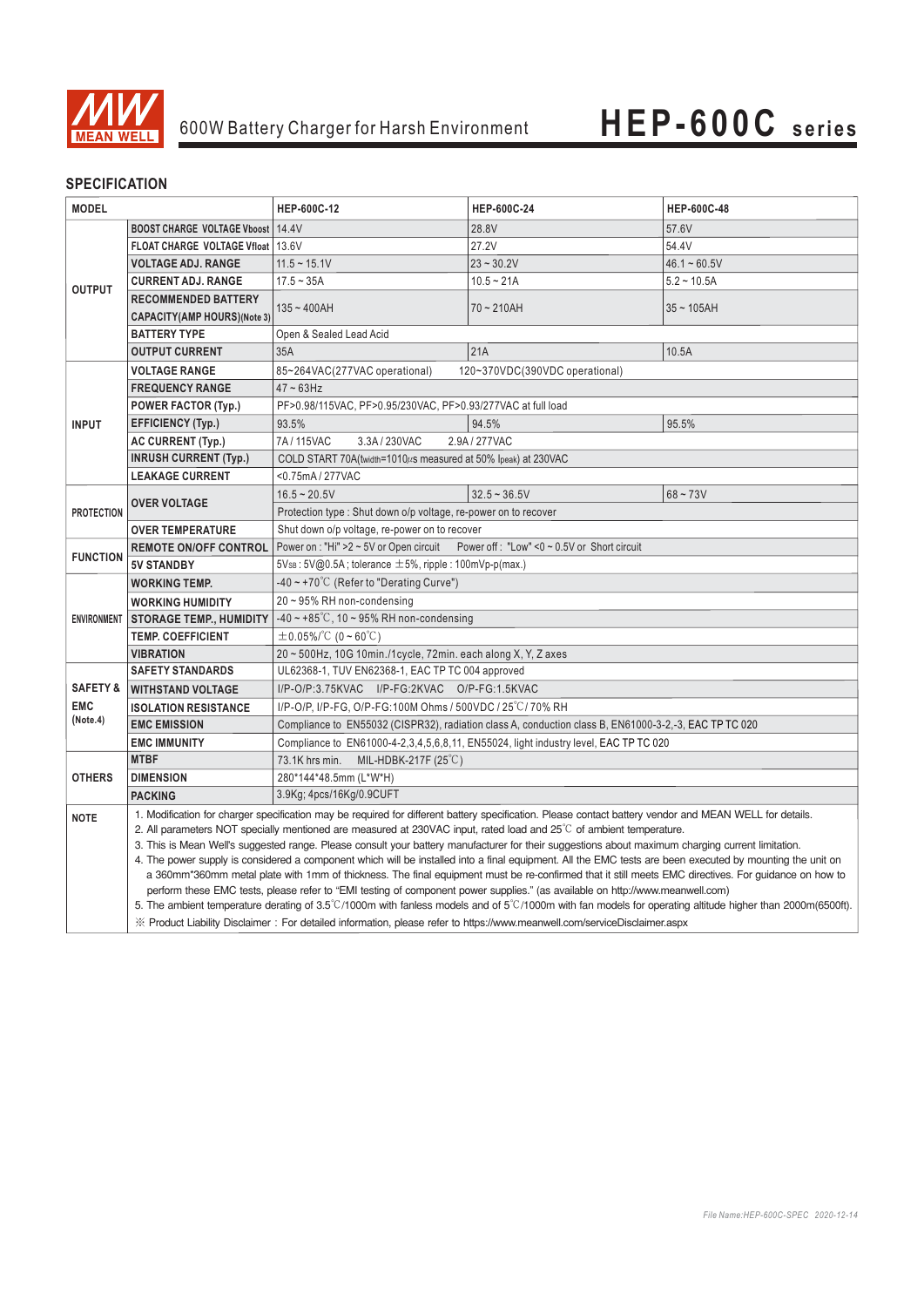